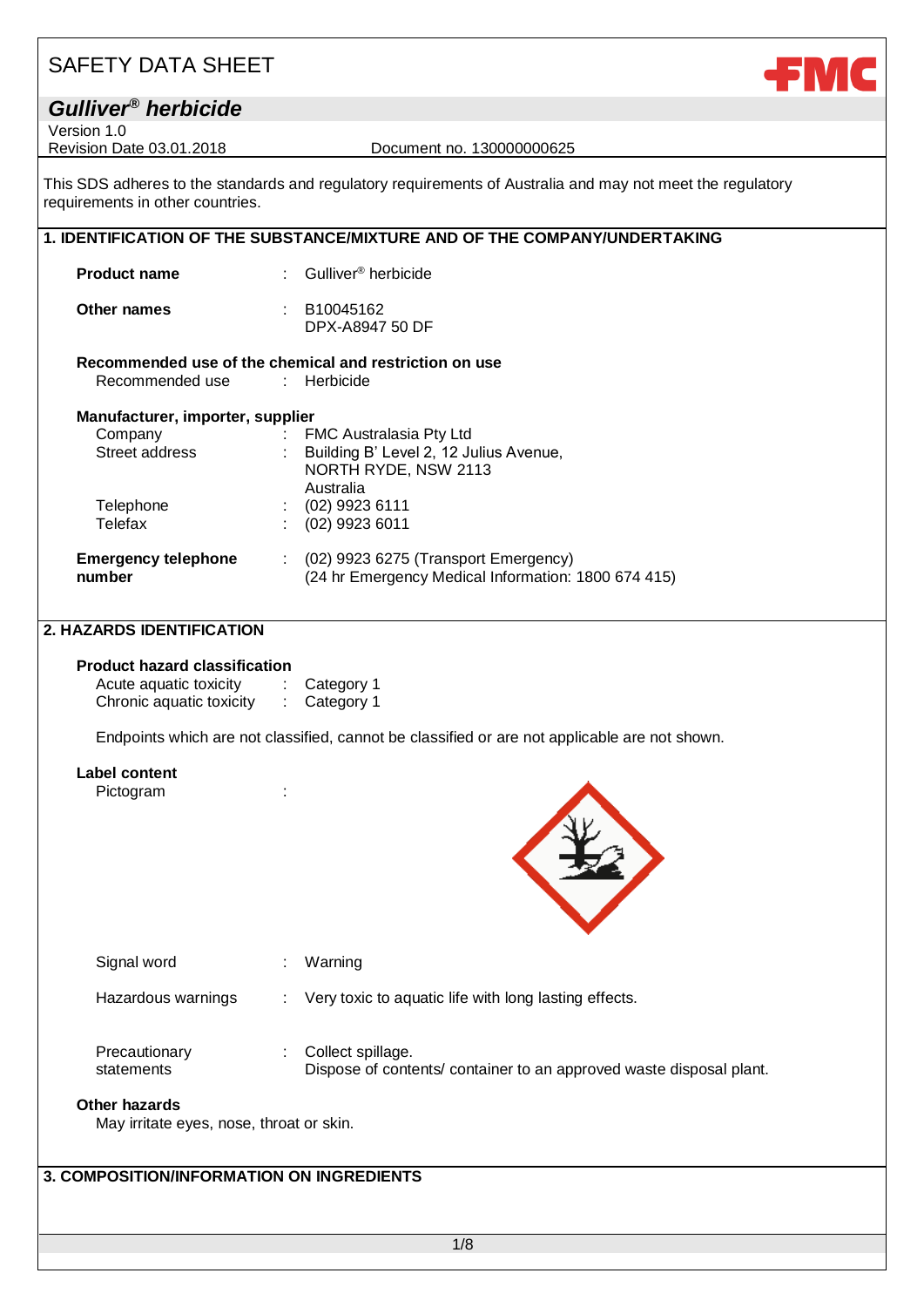| <b>SAFETY DATA SHEET</b>                |         |                                                                                             |                                                                                                                                                                                                                                                |  |
|-----------------------------------------|---------|---------------------------------------------------------------------------------------------|------------------------------------------------------------------------------------------------------------------------------------------------------------------------------------------------------------------------------------------------|--|
| Gulliver <sup>®</sup> herbicide         |         |                                                                                             |                                                                                                                                                                                                                                                |  |
| Version 1.0<br>Revision Date 03.01.2018 |         | Document no. 130000000625                                                                   |                                                                                                                                                                                                                                                |  |
| <b>Chemical nature</b>                  | Mixture |                                                                                             |                                                                                                                                                                                                                                                |  |
| <b>Components</b>                       |         |                                                                                             |                                                                                                                                                                                                                                                |  |
| <b>Chemical Name</b>                    |         | CAS-No.                                                                                     | Concentration                                                                                                                                                                                                                                  |  |
| Azimsulfuron                            |         | 120162-55-2                                                                                 | 50 %                                                                                                                                                                                                                                           |  |
| Talc (Mg3H2(SiO3)4) (asbestos-free)     |         | 14807-96-6                                                                                  | 25 - 30%                                                                                                                                                                                                                                       |  |
| Other Ingredients                       |         |                                                                                             | 20 - 25%                                                                                                                                                                                                                                       |  |
|                                         |         |                                                                                             |                                                                                                                                                                                                                                                |  |
| <b>4. FIRST AID MEASURES</b>            |         |                                                                                             |                                                                                                                                                                                                                                                |  |
|                                         |         |                                                                                             |                                                                                                                                                                                                                                                |  |
|                                         |         | If poisoning occurs, contact a doctor or Poisons Information Centre. In Australia 13 11 26. |                                                                                                                                                                                                                                                |  |
| <b>Inhalation</b>                       |         | or doctor for treatment advice.                                                             | Remove person to fresh air. If signs/symptoms continue, get medical attention.<br>Artificial respiration and/or oxygen may be necessary. Call a poison control center                                                                          |  |
| <b>Skin contact</b>                     | advice. |                                                                                             | Take off all contaminated clothing immediately. Rinse skin immediately with plenty<br>of water for 15-20 minutes. Call a poison information centre or doctor for treatment                                                                     |  |
| Eye contact                             |         |                                                                                             | Hold eye open and rinse slowly and gently with water for 15-20 minutes. Remove<br>contact lenses, if present, after the first 5 minutes, then continue rinsing eye. Call<br>a poison information centre or doctor for treatment advice.        |  |
| Ingestion                               |         | doctor for treatment advice.                                                                | Have person sip a glass of water if able to swallow. DO NOT induce vomiting<br>unless directed to do so by a physician or poison control center. Never give<br>anything by mouth to an unconscious person. Call a poison information centre or |  |

| <b>Most important</b><br>symptoms/effects, acute<br>and delayed | $\sim 100$ | No information available.              |
|-----------------------------------------------------------------|------------|----------------------------------------|
| <b>Protection of first-aiders</b>                               |            | $\therefore$ No information available. |
| Notes to physician                                              |            | : Treat symptomatically.               |

### **5. FIREFIGHTING MEASURES**

| Suitable extinguishing<br>media                         | ÷. | Water spray, Dry chemical, Foam, Carbon dioxide (CO2)                                             |
|---------------------------------------------------------|----|---------------------------------------------------------------------------------------------------|
| Unsuitable extinguishing<br>media                       | ÷  | High volume water jet, (contamination risk)                                                       |
| <b>Specific hazards</b>                                 |    | No information available.                                                                         |
| <b>Special protective</b><br>equipment for firefighters |    | In the event of fire, wear self-contained breathing apparatus. Wear full protective<br>equipment. |
| <b>Specific extinguishing</b><br>methods                |    | No information available.                                                                         |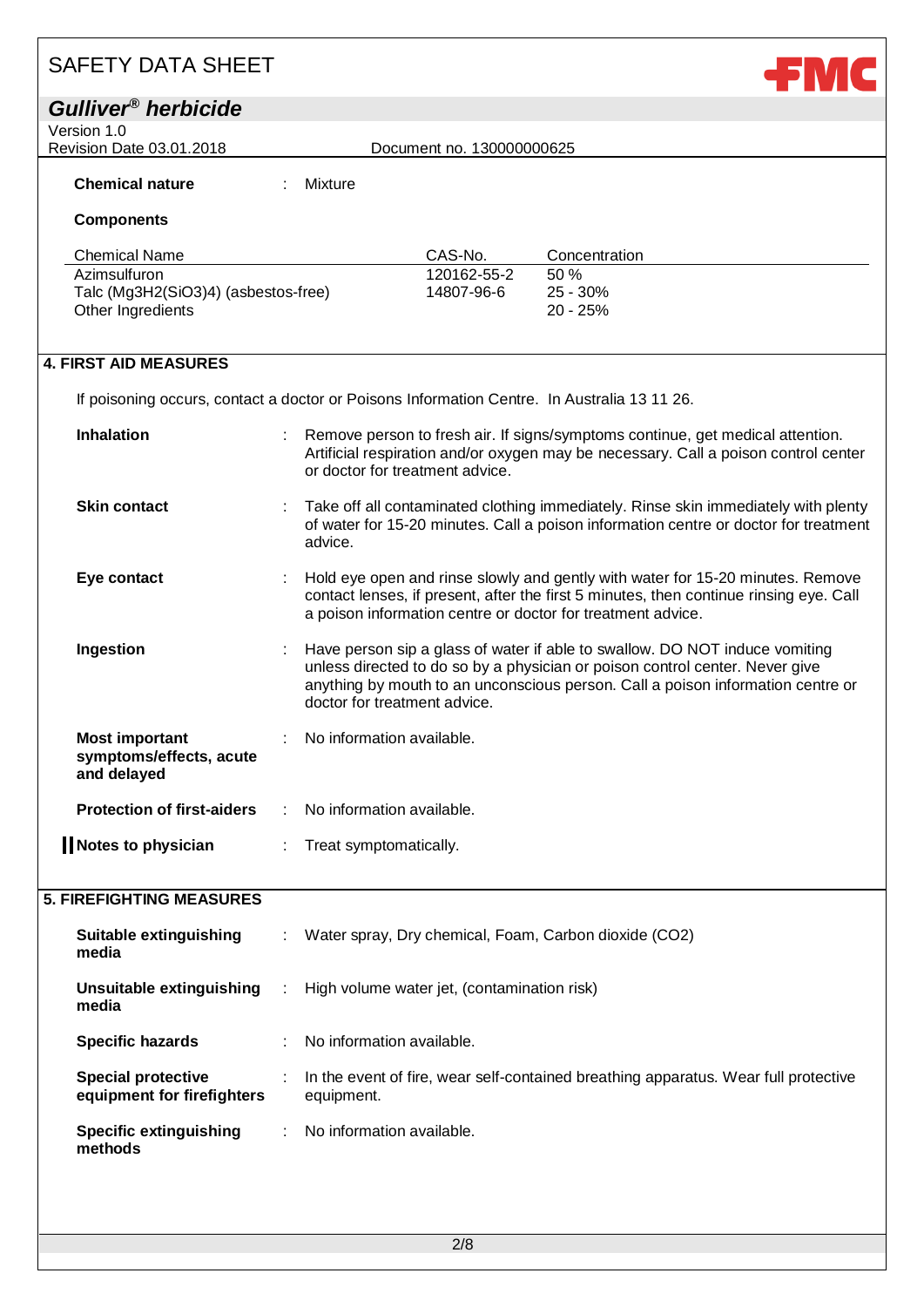| <b>SAFETY DATA SHEET</b>                                                         | ←МС                                                                                                                                                                                                                                                                                                                                                                                                                                                                                                                                 |
|----------------------------------------------------------------------------------|-------------------------------------------------------------------------------------------------------------------------------------------------------------------------------------------------------------------------------------------------------------------------------------------------------------------------------------------------------------------------------------------------------------------------------------------------------------------------------------------------------------------------------------|
| Gulliver <sup>®</sup> herbicide                                                  |                                                                                                                                                                                                                                                                                                                                                                                                                                                                                                                                     |
| Version 1.0<br>Revision Date 03.01.2018                                          | Document no. 130000000625                                                                                                                                                                                                                                                                                                                                                                                                                                                                                                           |
| <b>Further information</b>                                                       | Prevent fire extinguishing water from contaminating surface water or the ground<br>water system. Collect contaminated fire extinguishing water separately. This must<br>not be discharged into drains. Fire residues and contaminated fire extinguishing<br>water must be disposed of in accordance with local regulations.<br>(on small fires) If area is heavily exposed to fire and if conditions permit, let fire<br>burn itself out since water may increase the area contaminated. Cool<br>containers/tanks with water spray. |
| <b>Hazchem Code</b>                                                              | : 2Z                                                                                                                                                                                                                                                                                                                                                                                                                                                                                                                                |
| <b>6. ACCIDENTAL RELEASE MEASURES</b>                                            |                                                                                                                                                                                                                                                                                                                                                                                                                                                                                                                                     |
| <b>Personal precautions,</b><br>protective equipment and<br>emergency procedures | Use personal protective equipment.                                                                                                                                                                                                                                                                                                                                                                                                                                                                                                  |
| <b>Environmental</b><br>precautions                                              | Prevent material from entering sewers, waterways, or low areas.                                                                                                                                                                                                                                                                                                                                                                                                                                                                     |
| <b>Methods and materials</b><br>for containment and<br>cleaning up               | Clean up promptly by scoop or vacuum. Dispose of in an approved container.                                                                                                                                                                                                                                                                                                                                                                                                                                                          |
| <b>Additional advice</b>                                                         | Dispose of in accordance with local regulations.                                                                                                                                                                                                                                                                                                                                                                                                                                                                                    |
| <b>7. HANDLING AND STORAGE</b>                                                   |                                                                                                                                                                                                                                                                                                                                                                                                                                                                                                                                     |
| <b>Handling</b>                                                                  |                                                                                                                                                                                                                                                                                                                                                                                                                                                                                                                                     |
| Technical<br>measures/Precautions                                                | Will irritate the eyes and skin. Avoid contact with skin and eyes. Wash hands<br>before breaks and immediately after handling the product. Remove and wash<br>contaminated clothing before re-use.                                                                                                                                                                                                                                                                                                                                  |
| Precautions for safe<br>handling                                                 | Keep away from heat and sources of ignition. Avoid dust formation in confined<br>areas. During processing, dust may form explosive mixture in air.                                                                                                                                                                                                                                                                                                                                                                                  |
| <b>Storage</b>                                                                   |                                                                                                                                                                                                                                                                                                                                                                                                                                                                                                                                     |

#### Suitable storage conditions : Keep out of the reach of children. Keep containers tightly closed in a dry, cool and well-ventilated place. Keep away from direct sunlight. Store product in original container only, away from other pesticides, fertilizer, food or feed.

### **8. EXPOSURE CONTROLS/PERSONAL PROTECTION**

#### **Control parameters**

| <b>Chemical Name</b>                | <b>Occupational Exposure Limits</b>                                                                                         | <b>Regulation</b>      |
|-------------------------------------|-----------------------------------------------------------------------------------------------------------------------------|------------------------|
| Talc (Mg3H2(SiO3)4) (asbestos-free) |                                                                                                                             |                        |
| TWA                                 | $2.5 \text{ mg/m}$ 3                                                                                                        | AU NOEL (12 2011)      |
| TWA                                 | 2 mg/m3 (Respirable fraction.)<br>The value is for particulate matter containing no<br>asbestos and <1% crystalline silica. | <b>US ACGIH (2011)</b> |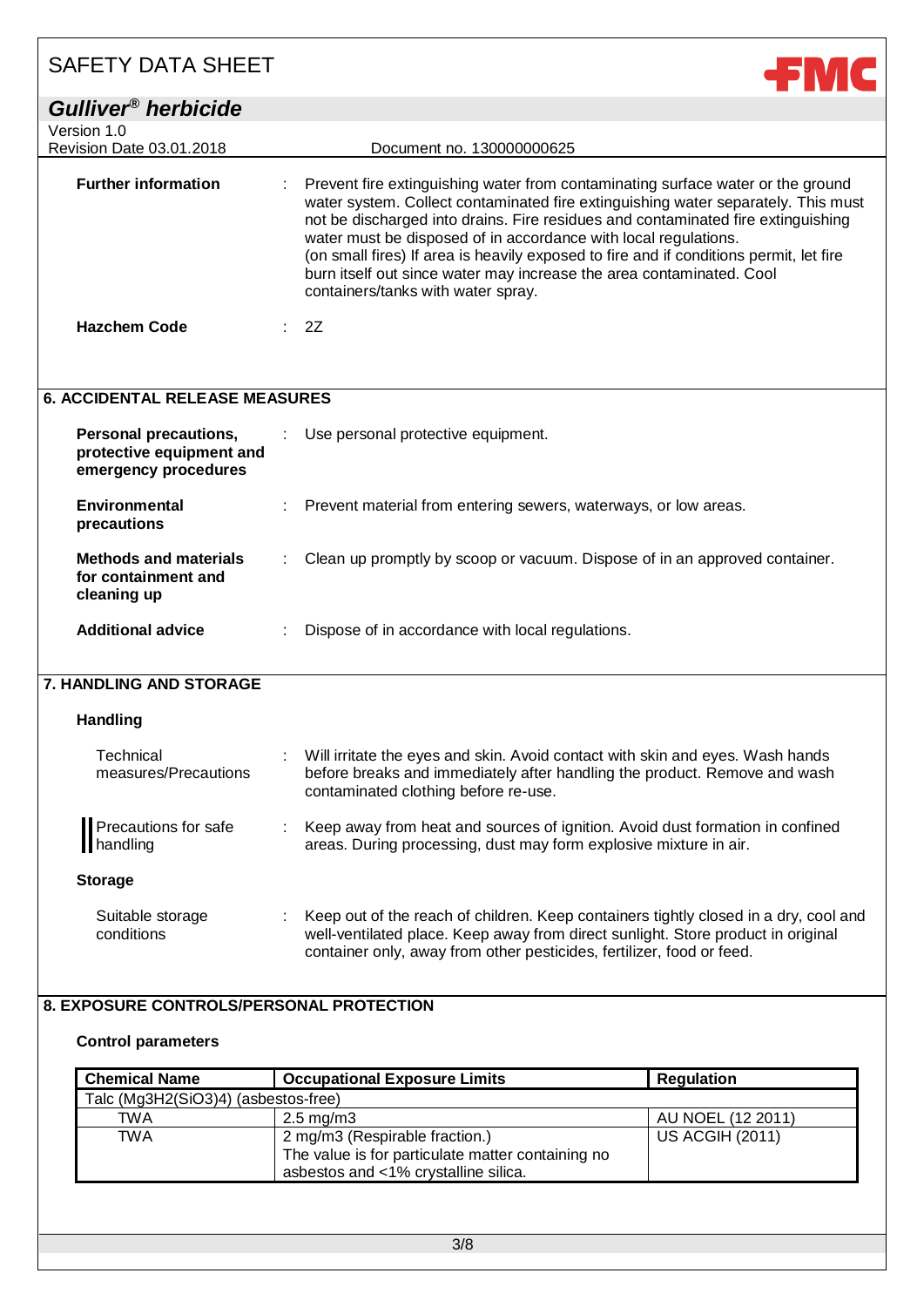| <b>SAFETY DATA SHEET</b>                          |                                                                                                                                                                                                         |
|---------------------------------------------------|---------------------------------------------------------------------------------------------------------------------------------------------------------------------------------------------------------|
| Gulliver <sup>®</sup> herbicide                   |                                                                                                                                                                                                         |
| Version 1.0<br>Revision Date 03.01.2018           | Document no. 130000000625                                                                                                                                                                               |
|                                                   |                                                                                                                                                                                                         |
| <b>Engineering measures</b>                       | Ensure adequate ventilation, especially in confined areas.                                                                                                                                              |
| <b>Biological occupational</b><br>exposure limits | No information available.                                                                                                                                                                               |
| Personal protective equipment                     |                                                                                                                                                                                                         |
| Respiratory protection                            | None specified.                                                                                                                                                                                         |
| Hand protection                                   | Material: Polyvinyl chloride - PVC<br>Glove length: elbow length                                                                                                                                        |
| Eye protection                                    | Face-shield, Goggles                                                                                                                                                                                    |
| Skin protection                                   | When opening the container, preparing spray and using the prepared spray:,<br>Wear cotton overalls buttoned to neck and wrist, and a washable hat., elbow-<br>length PVC gloves                         |
| <b>Hygiene measures</b>                           | Avoid contact with the skin and the eyes. Wash hands before breaks and<br>immediately after handling the product. Wash contaminated clothing before re-<br>use. Wash all protective clothing after use. |

### **9. PHYSICAL AND CHEMICAL PROPERTIES**

### **Appearance (Physical state, form, colour, etc.)**

| Physical state<br>Form<br>Colour                                     |    | solid<br>granules<br>off-white                    |
|----------------------------------------------------------------------|----|---------------------------------------------------|
| Odour                                                                |    | : sweet                                           |
| <b>Odour Threshold</b>                                               |    | not determined                                    |
| рH                                                                   |    | : 5.5                                             |
| Melting point/freezing point<br>No information available.            |    |                                                   |
| Initial boiling point and boiling range<br>No information available. |    |                                                   |
| <b>Flash point</b>                                                   |    | Not applicable                                    |
| <b>Evaporation rate</b>                                              |    | No information available.                         |
| Flammability (solid, gas) : No information available.                |    |                                                   |
| Upper/lower flammability or explosive limits                         |    |                                                   |
|                                                                      |    | Upper explosion limit : No information available. |
|                                                                      |    | Lower explosion limit : No information available. |
| Vapour pressure                                                      | t. | No information available.                         |
| Vapour density                                                       |    | No information available.                         |
| <b>Density</b>                                                       |    |                                                   |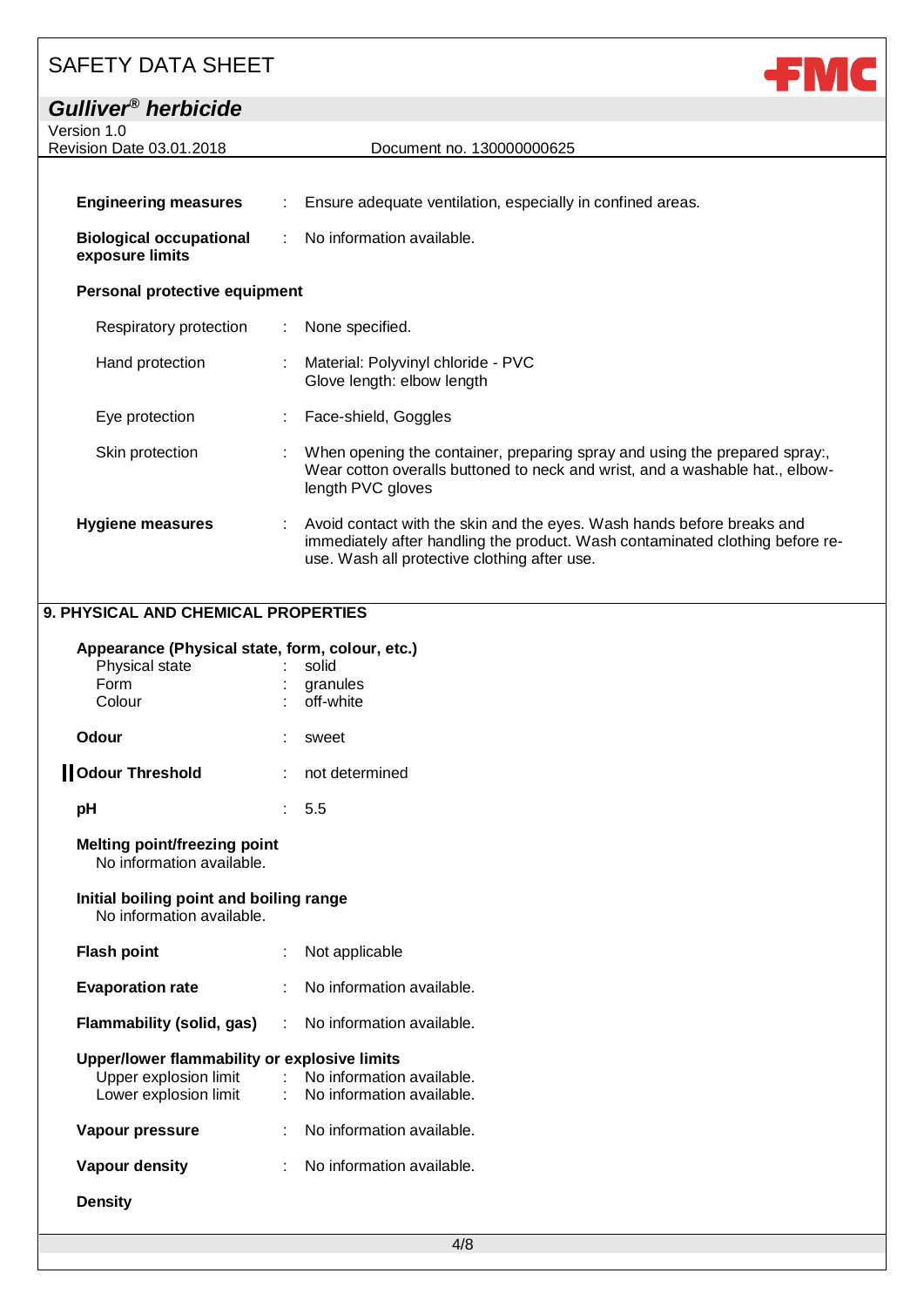**decomposition products**

| Gulliver <sup>®</sup> herbicide                               |                               |                                                       |
|---------------------------------------------------------------|-------------------------------|-------------------------------------------------------|
| Version 1.0                                                   |                               |                                                       |
| Revision Date 03.01.2018                                      |                               | Document no. 130000000625                             |
| No information available.                                     |                               |                                                       |
| Solubility(ies)                                               |                               |                                                       |
| Water solubility                                              | $\ddot{\Sigma}$               | dispersible                                           |
| <b>Partition coefficient: n-</b><br>octanol/water             |                               | No information available.                             |
| <b>Auto-ignition temperature</b><br>No information available. |                               |                                                       |
| <b>Decomposition</b><br>temperature                           | ÷                             | No information available.                             |
| <b>Viscosity</b><br>Viscosity, kinematic                      | $\mathbb{C}^{\times}$         | No information available.                             |
| Molecular weight                                              | $\mathcal{L}^{\mathcal{L}}$ . | No information available.                             |
|                                                               |                               |                                                       |
| <b>10. STABILITY AND REACTIVITY</b>                           |                               |                                                       |
| <b>Reactivity</b>                                             |                               | No information available.                             |
| <b>Chemical stability</b>                                     |                               | Stable at normal temperatures and storage conditions. |
| <b>Possibility of hazardous</b><br>reactions                  | $\mathcal{L}^{\mathcal{L}}$   | No information available.                             |
| <b>Conditions to avoid</b>                                    |                               | No information available.                             |

JE M

| <b>Materials to avoid</b> | : Incompatible with strong acids and bases. |
|---------------------------|---------------------------------------------|
| <b>Hazardous</b>          | : No materials to be especially mentioned.  |

| <b>11. TOXICOLOGICAL INFORMATION</b>    |   |                                                       |
|-----------------------------------------|---|-------------------------------------------------------|
| <b>Acute toxicity</b>                   |   |                                                       |
| Oral<br>Gulliver <sup>®</sup> herbicide |   |                                                       |
| Inhalation                              |   | LD50/Rat: $> 5,000$ mg/kg                             |
| Azimsulfuron                            |   | LC50/4 h/Rat: $>$ 5.94 mg/l                           |
| Talc (Mg3H2(SiO3)4) (asbestos-          | ÷ | LC50/4 h/Rat(dust/mist): $> 22$ mg/l                  |
| free)                                   |   |                                                       |
| Dermal                                  |   |                                                       |
| Gulliver <sup>®</sup> herbicide         |   | LD50/Rat: $>$ 5,000 mg/kg                             |
|                                         |   | The result is based on a weight of evidence approach. |
|                                         |   |                                                       |
|                                         |   |                                                       |
| <b>Skin corrosion/irritation</b>        |   |                                                       |
| Gulliver <sup>®</sup> herbicide         |   | Species: Rabbit                                       |
|                                         |   | Result: No skin irritation                            |
|                                         |   |                                                       |
| Serious eye damage/eye irritation       |   |                                                       |
| Gulliver <sup>®</sup> herbicide         |   | Species: Rabbit                                       |
|                                         |   | Result: No eye irritation                             |
|                                         |   |                                                       |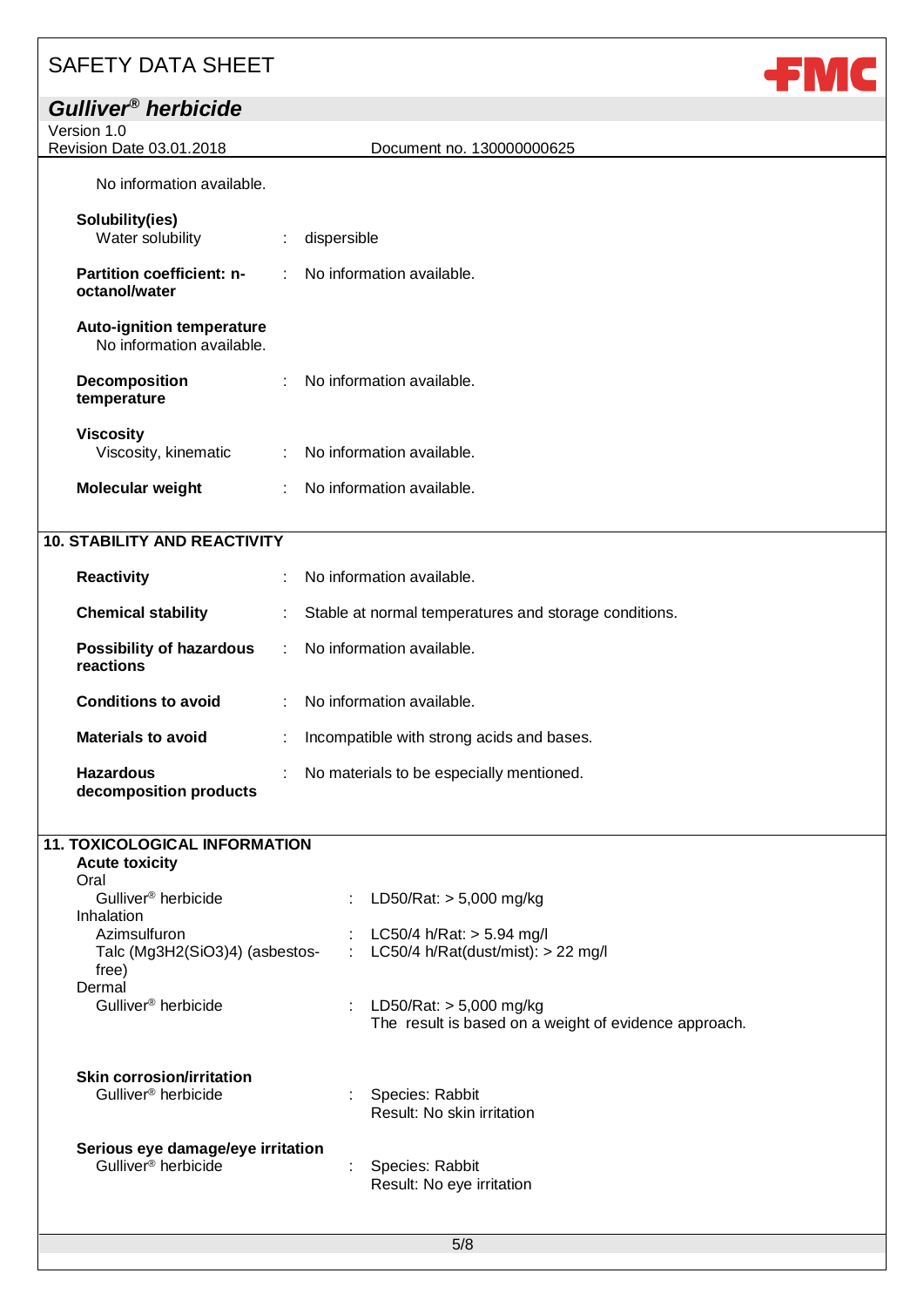# *Gulliver® herbicide*

**FMC** 

| Version 1.0<br>Revision Date 03.01.2018                                                  | Document no. 130000000625                                                                                                                                                                                                                                             |
|------------------------------------------------------------------------------------------|-----------------------------------------------------------------------------------------------------------------------------------------------------------------------------------------------------------------------------------------------------------------------|
| <b>Respiratory or skin sensitisation</b><br>Gulliver <sup>®</sup> herbicide              | Species: Guinea pig<br>Result: Animal test did not cause sensitization by skin contact.                                                                                                                                                                               |
| <b>Germ cell mutagenicity</b><br>Azimsulfuron<br>Talc (Mg3H2(SiO3)4) (asbestos-<br>free) | Tests on bacterial or mammalian cell cultures did not show mutagenic<br>effects. Did not cause genetic damage in animals.<br>Animal testing did not show any mutagenic effects. Tests on bacterial or<br>÷<br>mammalian cell cultures did not show mutagenic effects. |
| Carcinogenicity<br>Azimsulfuron<br>Talc (Mg3H2(SiO3)4) (asbestos-<br>free)               | Did not show carcinogenic effects in animal experiments.<br>Not classifiable as a human carcinogen.<br>Overall weight of evidence indicates that the substance is not<br>carcinogenic.                                                                                |
| <b>Reproductive toxicity</b><br>Azimsulfuron<br>Talc (Mg3H2(SiO3)4) (asbestos-<br>free)  | Reproductive toxicity: Animal testing did not show any effects on fertility.<br>Teratogenicity: Did not show teratogenic effects in animal experiments.<br>Teratogenicity: Animal testing showed no developmental toxicity.                                           |

### **Specific Target Organ Toxicity**

| Specific target organ toxicity - repeated exposure<br>Gulliver <sup>®</sup> herbicide |     | : Refer to acute toxicity and/or repeated dose toxicity data for more<br>information on target organs if applicable.                                                                                                                                                                                                                                              |
|---------------------------------------------------------------------------------------|-----|-------------------------------------------------------------------------------------------------------------------------------------------------------------------------------------------------------------------------------------------------------------------------------------------------------------------------------------------------------------------|
| <b>Aspiration hazard</b><br>free)                                                     |     | Talc (Mg3H2(SiO3)4) (asbestos- : No aspiration toxicity classification                                                                                                                                                                                                                                                                                            |
| Other<br>Azimsulfuron                                                                 |     | Repeated dose toxicity:<br>The following effects occurred at levels of exposure that significantly<br>exceed those expected under labeled usage conditions.<br>Oral - feed/multiple species<br>Reduced body weight gain, Abnormal decrease in number of red blood<br>cells, Organ weight changes, Liver effects, Pancreas, Spleen effects,<br>Reduced sperm count |
| Talc (Mg3H2(SiO3)4) (asbestos-<br>free)                                               | -11 | Repeated dose toxicity:<br>Inhalation/Rat dust/mist<br>No toxicologically significant effects were found.                                                                                                                                                                                                                                                         |

### **12. ECOLOGICAL INFORMATION**

| <b>Ecotoxicity effects</b><br>Acute and prolonged toxicity to fish<br>Gulliver <sup>®</sup> herbicide | : LC50/96 h/Oncorhynchus mykiss (rainbow trout): 492 mg/l             |
|-------------------------------------------------------------------------------------------------------|-----------------------------------------------------------------------|
| Toxicity to aquatic plants<br>Gulliver <sup>®</sup> herbicide                                         | ErC50/72 h/Pseudokirchneriella subcapitata (green algae): > 0.075 mg/ |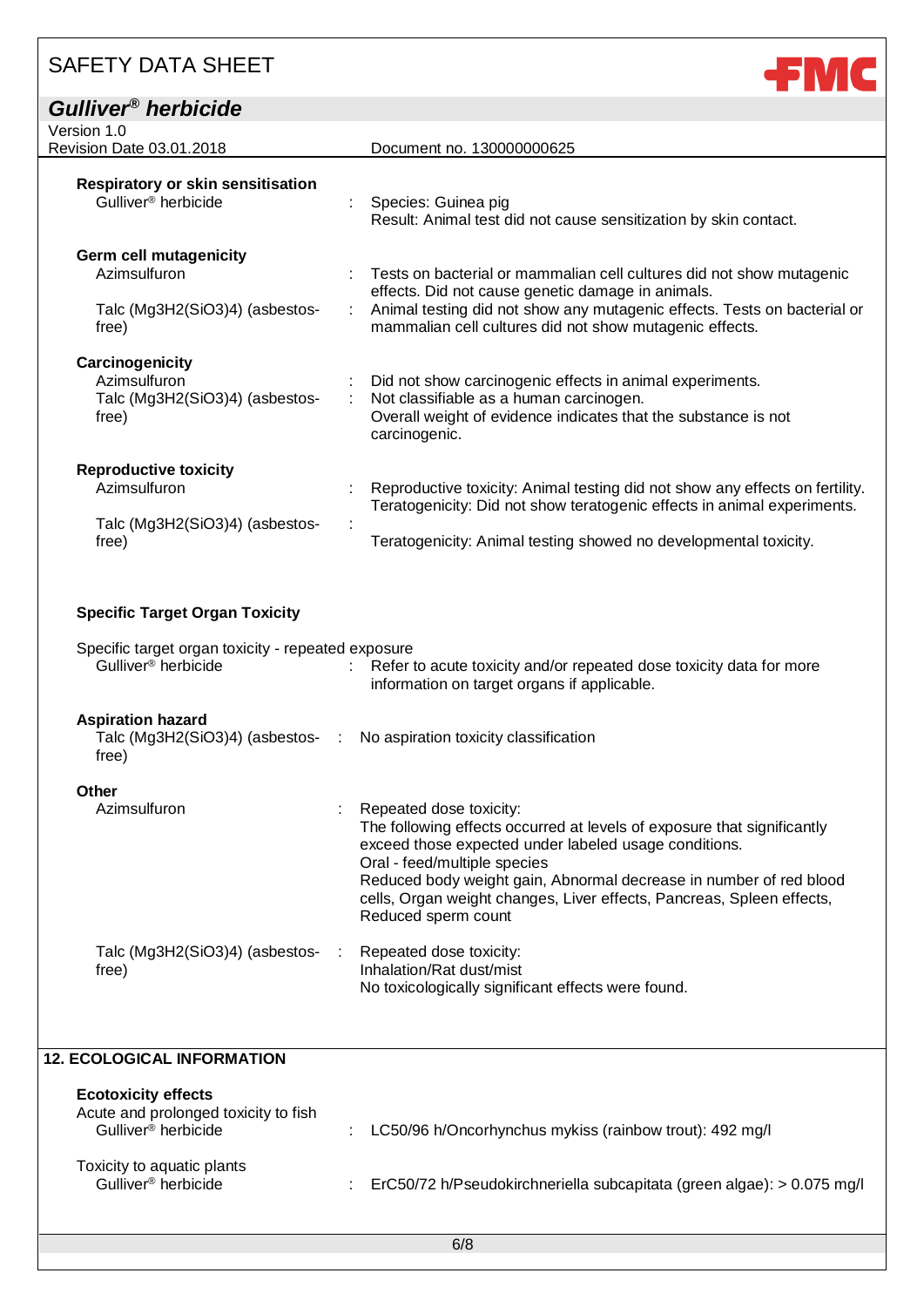| <b>SAFETY DATA SHEET</b>                                                   |                                                                                                                                                                                                                                                                                                                                                                                                                                                                                                                                                      |
|----------------------------------------------------------------------------|------------------------------------------------------------------------------------------------------------------------------------------------------------------------------------------------------------------------------------------------------------------------------------------------------------------------------------------------------------------------------------------------------------------------------------------------------------------------------------------------------------------------------------------------------|
| Gulliver <sup>®</sup> herbicide                                            |                                                                                                                                                                                                                                                                                                                                                                                                                                                                                                                                                      |
| Version 1.0                                                                |                                                                                                                                                                                                                                                                                                                                                                                                                                                                                                                                                      |
| Revision Date 03.01.2018                                                   | Document no. 130000000625                                                                                                                                                                                                                                                                                                                                                                                                                                                                                                                            |
| Acute toxicity to aquatic invertebrates<br>Gulliver <sup>®</sup> herbicide | EC50/48 h/Daphnia magna (Water flea): > 1,000 mg/l                                                                                                                                                                                                                                                                                                                                                                                                                                                                                                   |
| Chronic toxicity to aquatic Invertebrates<br>Azimsulfuron                  | NOEC/21 d/Daphnia magna (Water flea): 5.4 mg/l                                                                                                                                                                                                                                                                                                                                                                                                                                                                                                       |
| <b>Persistence and degradability</b><br>Gulliver <sup>®</sup> herbicide    | Not readily biodegradable. Estimation based on data obtained on active<br>ingredient.                                                                                                                                                                                                                                                                                                                                                                                                                                                                |
| <b>Bioaccumulation</b><br>Gulliver <sup>®</sup> herbicide                  | Does not bioaccumulate. Estimation based on data obtained on active<br>ingredient.                                                                                                                                                                                                                                                                                                                                                                                                                                                                   |
| <b>Mobility in soil</b><br>No information available.                       |                                                                                                                                                                                                                                                                                                                                                                                                                                                                                                                                                      |
| Other adverse effects<br>No information available.                         |                                                                                                                                                                                                                                                                                                                                                                                                                                                                                                                                                      |
| <b>13. DISPOSAL CONSIDERATIONS</b>                                         |                                                                                                                                                                                                                                                                                                                                                                                                                                                                                                                                                      |
|                                                                            |                                                                                                                                                                                                                                                                                                                                                                                                                                                                                                                                                      |
| Waste disposal methods                                                     | The product should not be allowed to enter drains, water courses or the soil.                                                                                                                                                                                                                                                                                                                                                                                                                                                                        |
| <b>Contaminated packaging</b>                                              | Triple or preferably pressure rinse containers before disposal. Add rinsings to<br>spray tank.DO NOT dispose of undiluted chemicals on-site.If recycling, replace<br>cap and return clean containers to recycler or designated collection point. If not<br>recycling, break, crush, or puncture, and bury empty containers in a local authority<br>landfill. If no landfill is available, bury the containers below 500 mm in a disposal pit<br>specifically marked<br>and set up for this purpose clear of waterways, desirable vegetation and tree |

roots.Empty containers and product should not be burnt.

### **14. TRANSPORT INFORMATION**

| <b>ADG</b>           |   |                                                                      |
|----------------------|---|----------------------------------------------------------------------|
| UN number            |   | 3077                                                                 |
| Proper shipping name |   | ENVIRONMENTALLY HAZARDOUS SUBSTANCE, SOLID, N.O.S.<br>(Azimsulfuron) |
| Class                | ÷ | 9                                                                    |
| Packing group        |   | Ш                                                                    |
| Hazchem Code         |   | 2Z                                                                   |
| <b>IMDG</b>          |   |                                                                      |
| UN number            |   | 3077                                                                 |
| Proper shipping name | ÷ | ENVIRONMENTALLY HAZARDOUS SUBSTANCE, SOLID, N.O.S.<br>(Azimsulfuron) |
| Class                | ٠ | 9                                                                    |
| Packing group        |   | Ш                                                                    |
| Marine pollutant     |   | yes                                                                  |
| <b>IATA</b>          |   |                                                                      |
| UN number            |   | 3077                                                                 |
| Proper shipping name | ÷ | ENVIRONMENTALLY HAZARDOUS SUBSTANCE, SOLID, N.O.S.<br>(Azimsulfuron) |
| Class                | ٠ | 9                                                                    |
|                      |   |                                                                      |